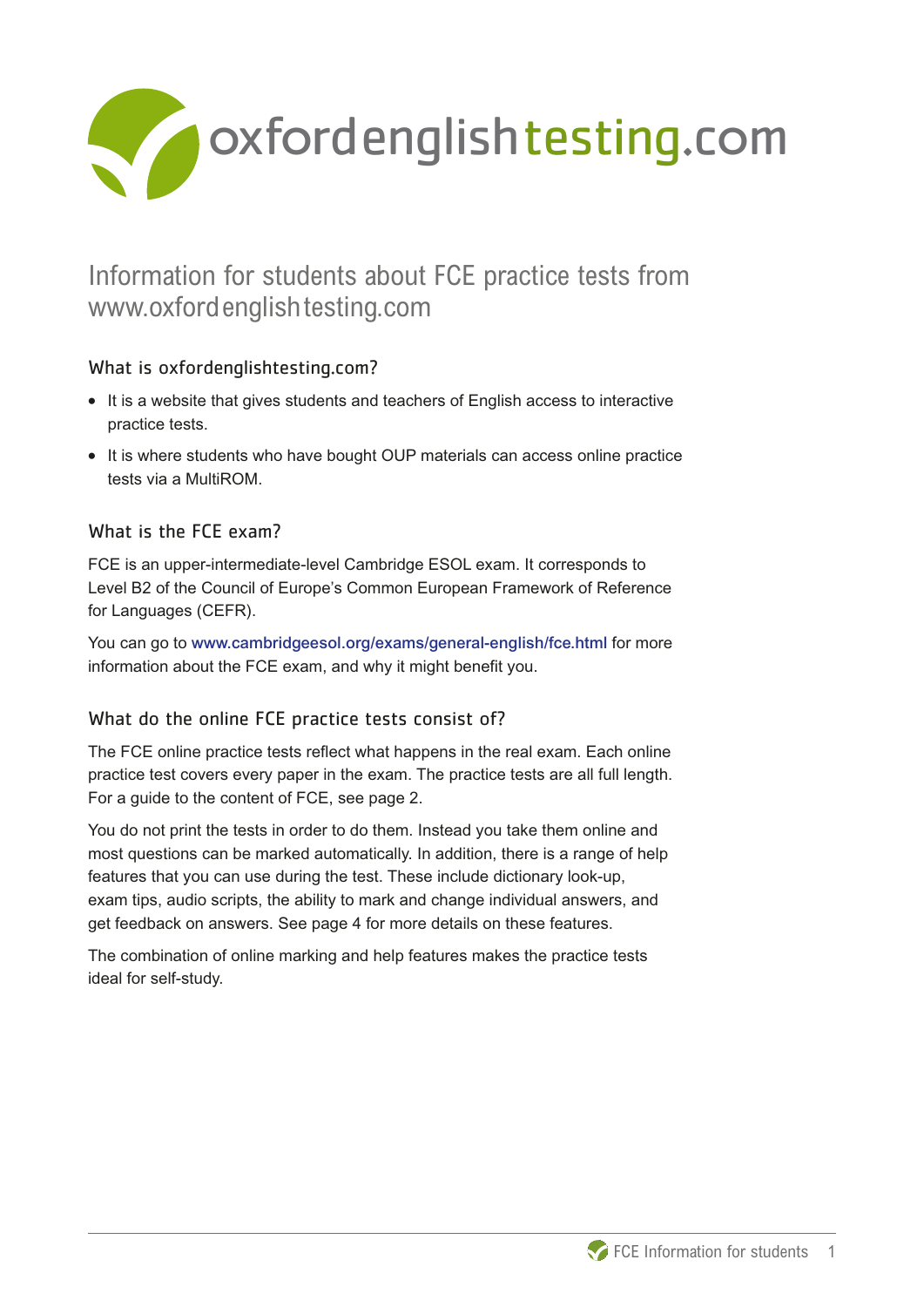## FCE content and overview

| Paper                                                    | Content                                                                                                                                                                                                                                                                                                                                                                                                                                                                                                                                                                                                                                                                                  | <b>Test focus</b>                                                                                                                                                                                                                                                                                                                            |
|----------------------------------------------------------|------------------------------------------------------------------------------------------------------------------------------------------------------------------------------------------------------------------------------------------------------------------------------------------------------------------------------------------------------------------------------------------------------------------------------------------------------------------------------------------------------------------------------------------------------------------------------------------------------------------------------------------------------------------------------------------|----------------------------------------------------------------------------------------------------------------------------------------------------------------------------------------------------------------------------------------------------------------------------------------------------------------------------------------------|
| Paper 1<br><b>READING</b><br>1 hour                      | Part 1 A text with 8 multiple-choice questions.<br>Part 2 A text with 7 sentences removed and mixed up. You have<br>to put each sentence back in its proper place. There will be<br>one sentence that does not fit any of the spaces.<br>Part 3 A text consisting of several paragraphs and 15 questions.<br>You have to read each question and match it to the right<br>paragraph.                                                                                                                                                                                                                                                                                                      | You are expected to<br>show understanding of<br>specific information, text<br>organisation features, tone,<br>and text structure.                                                                                                                                                                                                            |
| Paper 2<br><b>WRITING</b><br>1 hour 20<br>minutes        | You have to write a response to a letter or an e-mail. There<br>Part 1<br>will be notes to tell you what you need to write about.<br>There are 4 writing tasks to choose from. You pick one task,<br>Part 2<br>such as writing an article or report.                                                                                                                                                                                                                                                                                                                                                                                                                                     | You are expected to be able<br>to write non-specialised text<br>types such as an article,<br>an essay, a letter, an email,<br>a report, a review, or a<br>short story, with a focus<br>on advising, apologising,<br>comparing, describing,<br>explaining, expressing<br>opinions, justifying,<br>persuading, recommending,<br>or suggesting. |
| Paper 3<br><b>USE OF</b><br><b>ENGLISH</b><br>45 minutes | Part 1 A text with 12 multiple-choice gaps. For each gap you have<br>to choose a word or phrase that completes the sentence.<br>Part 2 A text with 12 gaps. You have to write a word in each gap to<br>complete the sentences.<br>Part 3 A text with 10 gaps. For each gap you are given a word to<br>use. You have to adapt this word so that it fits the sentence.<br>Part 4 There are 8 questions. For each question you will be given<br>2 sentences. You have to complete the second sentence<br>so that it has a similar meaning to the first. There will be a<br>keyword that you have to use.                                                                                    | You are expected to<br>demonstrate the ability to<br>apply your knowledge of<br>the language system by<br>completing a number of<br>tasks.                                                                                                                                                                                                   |
| Paper 4<br><b>LISTENING</b><br>About 45<br>minutes       | Part 1<br>There are 8 short audio clips of people talking. For each clip<br>you have to answer a multiple-choice question.<br>Part 2 There are 8 sentences, each with a gap. You have to listen<br>to a clip to find the words or phrases to fill the gaps.<br>You will be given 5 related clips to listen to and 6 options.<br>Part 3<br>You have to match each option to the right clip. There is one<br>option that does not fit.<br>You have to listen to a longer clip and answer 7 multiple-<br>Part 4<br>choice questions.                                                                                                                                                        | You are expected to be<br>able to show understanding<br>of attitude, detail, function,<br>genre, gist, main idea,<br>opinion, place, purpose,<br>situation, specific<br>information, relationship,<br>topic, agreement, etc.                                                                                                                 |
| Paper 5<br><b>SPEAKING</b><br>14 minutes                 | The examiner will ask you a series of questions on topics<br>Part 1<br>like family, hobbies, and routine. You will need to provide<br>information and give your opinions.<br>The examiner will give you and your partner 2 photographs<br>Part 2<br>each. You will both get questions that require you to talk<br>about your photographs and compare them.<br>The examiner will give you and your partner some pictures<br>Part 3<br>to discuss, and will ask you some questions. You will<br>need to carry out a decision-making task, expressing and<br>justifying your opinions.<br>You will have a general conversation with your partner<br>Part 4<br>based on the theme in Part 3. | You are expected to<br>be able to respond to<br>questions and to interact in<br>conversational English.                                                                                                                                                                                                                                      |

Reproduced with the permission of Cambridge ESOL Reproduced with the permission of Cambridge ESOL

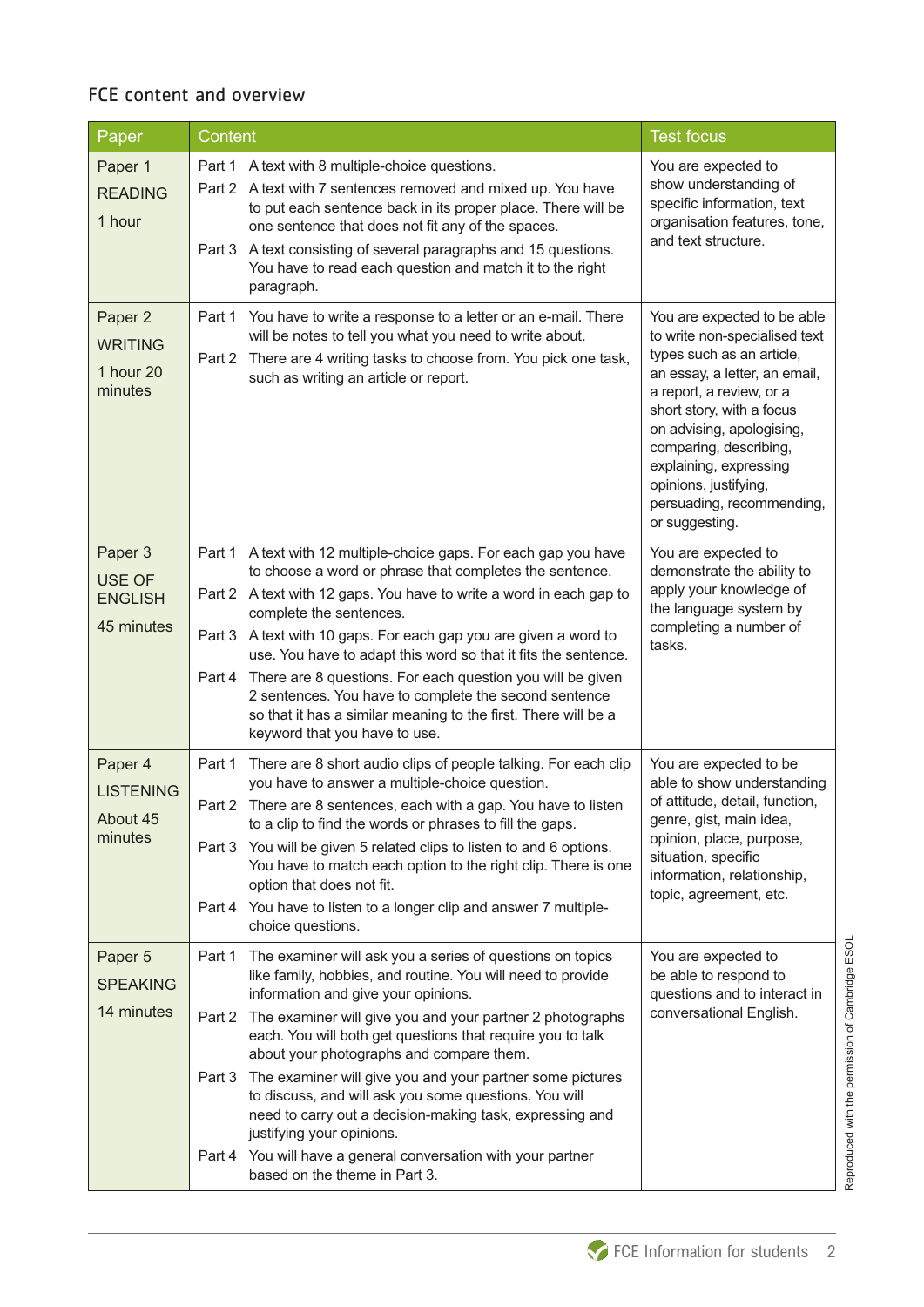#### How do I do a practice test?

You can do a practice test wherever you have access to a computer and the Internet. You will need an e-mail address and to be online when you do the tests. There is a demo about the practice tests on the homepage. Instructions on how to take a test can be found in the **Quick-start guide for students** on your **My study space** screen.

For further details about system requirements, see page 5. You have access to the test for 365 days from the time you pay, or put your MultiROM into the computer and register. After 365 days you will have to submit the test for final marking.

You do not have to do the whole test at one time. You can answer and then mark a question, a part, a paper, or the whole test. All your answers are automatically saved when you leave the site, and you can come back to the test at any time. You can also skip questions and come back to them later.

You can monitor your progress via the **Test Overview**, which records questions not attempted, attempted but not marked, right and wrong answers, and questions that cannot be marked automatically. You can also print the **Test Overview** and **Results** page.

When doing the Listening paper, you can start, stop, and repeat the audio as many times as you like. If you still find it difficult to understand the audio, you can read or print an audio script after you have attempted the questions. If you need to control the volume of the audio, please use the controls on your computer to do so.

The testing site has a **Dictionary look-up facility**. Just double-click on any word in the test and get a definition from the *Oxford Advanced Learner's Dictionary*.

#### Marking the practice test

The system can automatically mark the Reading, Use of English, and Listening papers. You can read and print **Feedback** for answers, if you mark the questions as you go. The **Feedback** gives explanations of the correct and incorrect answers.

If you are asked to key in your answers, the automatic marking system will only accept words that are spelled correctly. Answers may be typed in upper case or lower case, but not a mixture of the two (e.g. 'CORRECT ANSWER' and 'correct answer' but not 'Correct answer', unless at the start of a sentence, or a proper name). Both British and American spelling will be accepted. When you take your answer from a text provided, make sure you copy the word exactly.

The system cannot automatically mark the Speaking paper. You can see all parts of the Speaking paper online and, to help you practice, we have included **Useful language** on the website for each task. Ask a fellow student to practice with you. If your teacher would like to do a Speaking paper with you, you can download and print the entire Speaking paper via the link on the **Learning resources** section of the **My Tests** page. You can enter your marks for the Speaking paper on your **Results** page.

The Writing paper tasks also cannot be marked automatically. You have the choice of printing them or e-mailing them for your teacher to mark. You can then enter the marks on your **Results** page once you have submitted all your answers for final marking. You can read or print off a **Sample answer** for each Writing task to help you understand what is expected of you.

The test results you see include scores for the seperate skills and a total score. If you do not enter Writing or Speaking marks, the marking scheme will take this into account.

It is very important to remember that these are only practice tests, not the real exam, and so your final mark will only be an indication of how you might perform in the real exam.

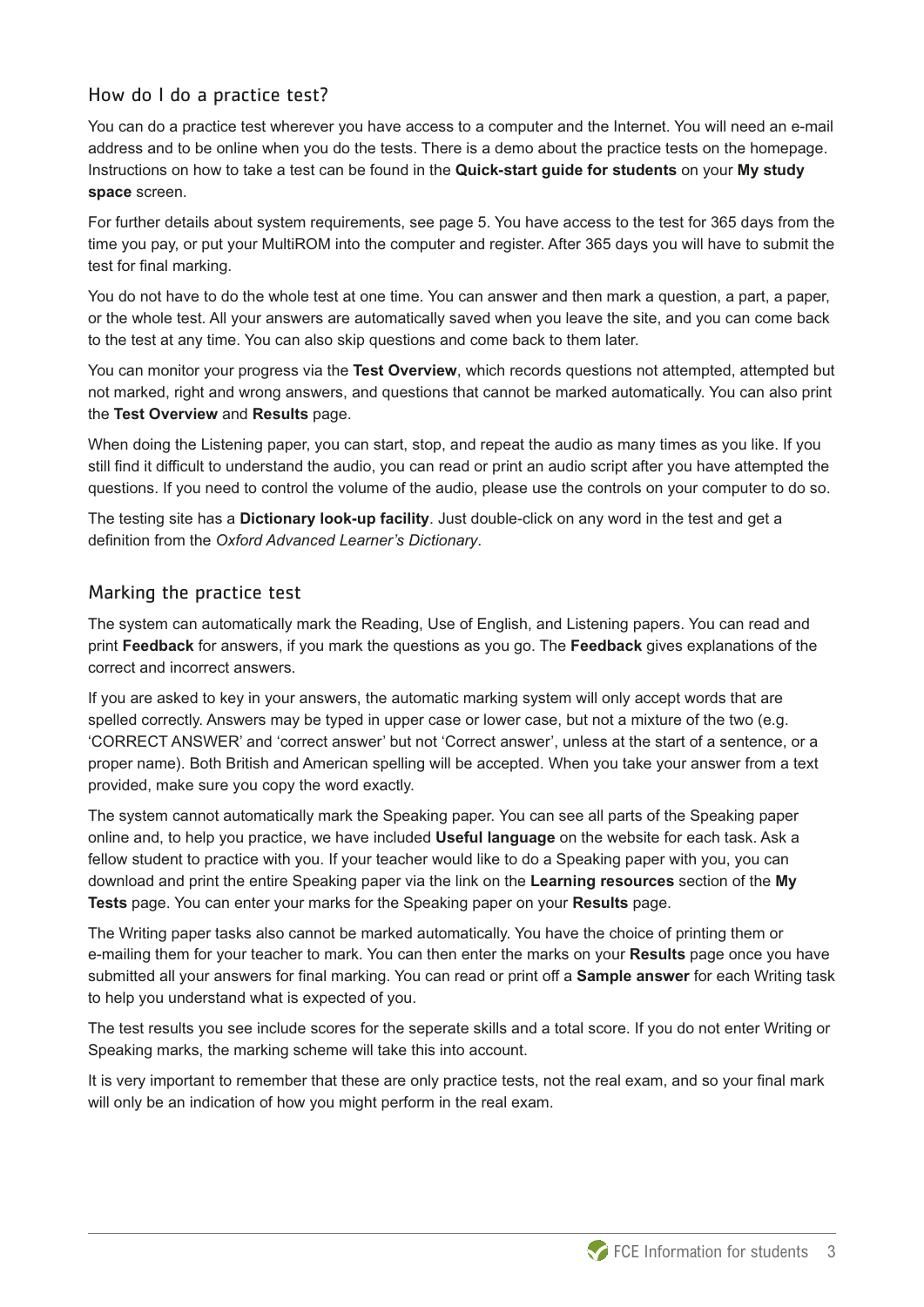## What help is available while I do the test?

| <b>Features</b>                                                | <b>Benefits</b>                                                                                                                                                                                                                                                                                                                                                                                   |  |
|----------------------------------------------------------------|---------------------------------------------------------------------------------------------------------------------------------------------------------------------------------------------------------------------------------------------------------------------------------------------------------------------------------------------------------------------------------------------------|--|
| <b>Test tips</b>                                               | You can see a Tip on how to answer every type of question.                                                                                                                                                                                                                                                                                                                                        |  |
| Dictionary look-up                                             | You can look up the meaning of any word in the practice test. Just<br>double click it and a definition will pop up from the Oxford Advanced<br>Learner's Dictionary. You will need to have pop-up windows enabled.                                                                                                                                                                                |  |
| Instant marking and feedback                                   | When you have answered a question in the Reading, Use of English,<br>or Listening paper, you can mark it immediately to see whether you<br>got it right. You can then get Feedback to find out why it was right or<br>wrong. You can print the feedback if you wish. Understanding why you<br>answered a question incorrectly helps you think more clearly about a<br>similar question next time. |  |
| Change your answer                                             | You can go back and try to answer the question again as many times<br>as you like.                                                                                                                                                                                                                                                                                                                |  |
| Save and come back later                                       | You do not have to complete a paper or test at one time. Your answers<br>are saved as you take the test and kept when you log out. You can<br>come back to it at any time. You have 365 days before you have to<br>submit the practice test for final marking. The My tests page tells you<br>when the test expires.                                                                              |  |
| Mark individual answers, a part,<br>a paper, or the whole test | However much you have done of the practice test, you can mark it<br>and see how well you are doing. The Reading, Listening, and Use of<br>English papers are all marked automatically.                                                                                                                                                                                                            |  |
| Audio scripts                                                  | These are available for all parts of the Listening paper. Reading the<br>Audio script will help you understand anything you did not understand<br>when you were listening to them. You can also print the audio scripts.                                                                                                                                                                          |  |
| Sample answers for questions<br>in the Writing paper           | You can see Sample answers after you have written your own<br>response. The sample answers have been written by real students,<br>and will give you a good idea of what is expected. The answers contain<br>incorrectly spelled words that can't be found in the dictionary look-up.<br>What you write will not be marked automatically. If you would like                                        |  |
|                                                                | your teacher to mark it, you can print it off to give to them or e-mail it<br>to them. When they have marked it, you can enter the mark on your<br>Results page. It does not matter if you do not enter a mark, the final<br>marks will be adjusted to take that into account.                                                                                                                    |  |
| Useful language for the<br>Speaking paper                      | There is Useful language to help you practice the Speaking papers.<br>You can print the Speaking paper from the Resources page, and ask<br>your teacher to do the Speaking paper with you. As with the Writing<br>paper, you can enter the mark your teacher gives you. However, even<br>if you do not, your final marks will be adjusted to take that into account.                              |  |
| <b>Results page</b>                                            | You will see your score by paper and part and as a percentage.<br>Remember this is a practice test and you will only get an indication of<br>what your score may be in the actual FCE test.                                                                                                                                                                                                       |  |
| Try sample questions first                                     | You can try out a short version of a practice test before you do a real<br>one. The sample questions allow you to find out how to use a test<br>before you start. The samples are available in the Online shop, or by<br>clicking the link to Try a free sample on the homepage.                                                                                                                  |  |